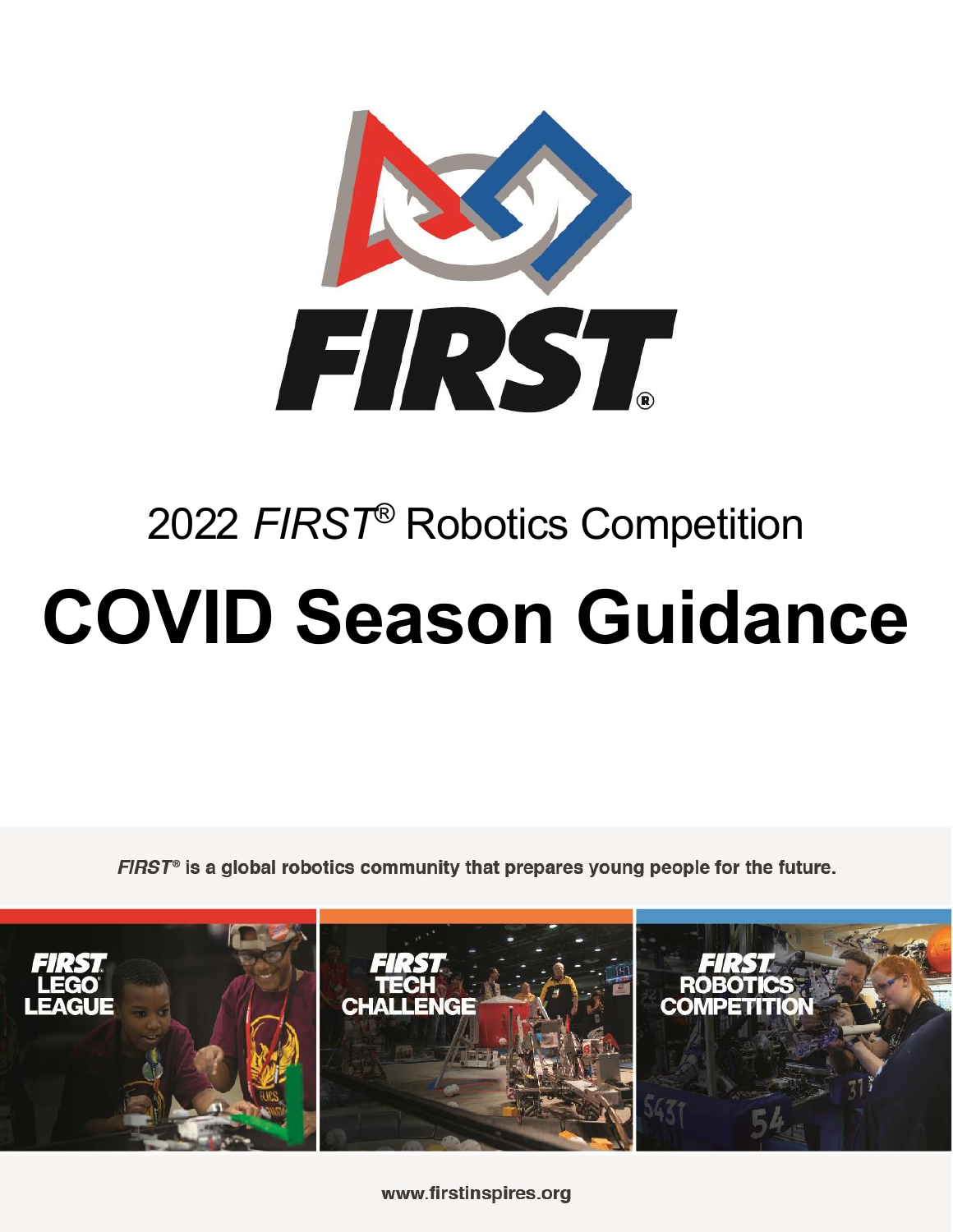# **Introduction**

Since 1992, *FIRST* has been a thriving robotics community that prepares children of all ages, all over the world, for the future. During these uncertain and challenging times, we are committed more than ever to delivering the life-changing experiences our programs offer to young people. We're doing our best, like all of you, to stay up to date on the rapidly evolving impacts of the pandemic while planning for the future. The goal is to provide every participating team a safe, valuable, and enjoyable experience, regardless of learning environment and uncertainties, this season.

This guide explores a variety of options for how your season and key components of the *FIRST* experience can be implemented in-person, remotely, or a combination of both. It provides suggestions and options, but it is intentionally not prescriptive; considerations for what is best for your local situation and your team's needs should be prioritized. **Organizational and local health and safety regulations and guidance should precede any of the recommendations in this guide. Be sure to read the [Safety Manual](https://www.firstinspires.org/robotics/frc/safety) for additional guidance.**

# **Section 1 - Student Collaboration**

## **In Person**

Some teams may be allowed in their classrooms/shops with minimal changes from prior to the pandemic whereas others may be required to social distance in their classrooms/shops for team gatherings. Consider these details when creating a plan that works for your local scenario:

- Who needs to attend the meeting?
- Can a large team be divided into smaller groups based on tasks to complete?
- How can you use remote tools (when possible) to facilitate meetings and collaboration?
- What are your organizational and local social distancing requirements? Is there other guidance that needs to be considered too?
- Does your team have specific needs, like accommodations for at-risk individuals, that need to be met?
- What documentation of this plan will you create and share with all stakeholders? See the Safety [Manual](https://www.firstinspires.org/robotics/frc/safety) for more help.
- With whom will this plan be shared?
- How long should each meeting be? (consider that things may take longer with safety measures like social distancing)

# **Remote Collaboration**

Some teams may choose to do a hybrid approach where some meetings are remote, and some are in-person whereas others may still be required to meet remotely. Remote collaboration has its positives and negatives so teams should evaluate what works best for each task. Teams can see the [How To: Conduct Online](https://www.firstinspires.org/sites/default/files/uploads/resource_library/frc/team-resources/tca/tca-online-meeting-resource.pdf) Meetings guide for tips on how to structure remote meetings.

## Youth Protection

All *FIRST* activities, including online team meetings, are expected to follow the standards set in the Youth [Protection Program](https://www.firstinspires.org/sites/default/files/uploads/about/FIRST-YPP-ProgramGuide.pdf) in addition to those set by the school or organization hosting the team and/or activity.

#### Remote Collaboration Best Practices

- Involve students in discussions about best practices.
- Keep your team's and *FIRST* [Core Values](https://www.firstinspires.org/about/vision-and-mission) at the forefront of how to work together.
- Have students create team norms for working remotely.
- Keep the whole team involved by ensuring everyone has a role that is valuable to overall team success.



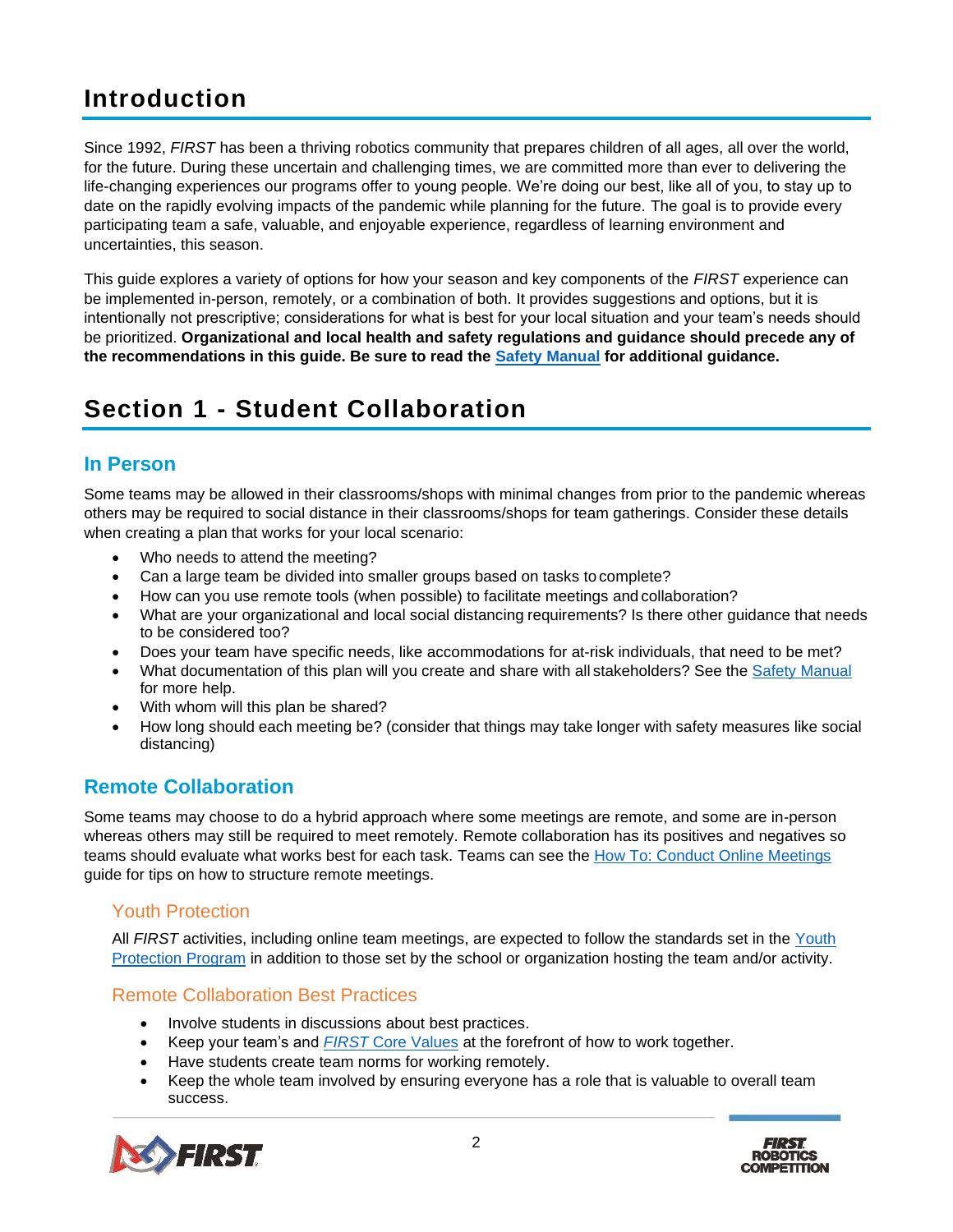## Digital Tools

Remote collaboration can sometimes make it harder to experience the inspiration that happens by working together and making improvements in real time. It sometimes makes collaborative programming or editing documents difficult too but there are many options for how to overcome these.

Choose a [Video Conferencing service and/or](https://www.edutopia.org/article/essential-apps-physical-and-digital-classroom) apps to host your meetings.

- Review settings to ensure safety for all participants.
- Limit meetings to invited team members and specific invited guests only.
- Practice using the tool with the team, so all are comfortable with the platform and its features.

Other useful digital tools for sharing include:

- Remote Collaboration [Google Classroom,](https://edu.google.com/products/classroom/?modal_active=none&%2Fready-to-go) [Google Meet,](https://meet.google.com/) [Zoom](https://zoom.us/about) or [Discord](https://discord.com/new)
- Collaborative Whiteboards [Miro Whiteboards,](https://miro.com/) [Whiteboard,](https://whiteboard.fi/) [Jamboard](https://edu.google.com/products/jamboard/?modal_active=none)
- Interactive slideshows [Peardeck](https://www.peardeck.com/remote-learning)
- Social Learning [Flipgrid](https://info.flipgrid.com/)
- Collaborative Brainstorming [Google Drawings](https://sites.google.com/isd423.org/draw/home) or [Teams Whiteboard](https://docs.microsoft.com/en-us/microsoftteams/manage-whiteboard)
- Create Multimodal Content [Buncee](https://app.edu.buncee.com/) or [Adobe Spark](https://spark.adobe.com/)
- Surveys or Interactive Stories [Google Forms](https://www.google.com/forms/about/) or [Microsoft Forms](https://support.microsoft.com/en-us/office/create-a-form-with-microsoft-forms-4ffb64cc-7d5d-402f-b82e-b1d49418fd9d)
- Project Management or Organization [Trello](https://trello.com/en-US/about) or [Freedcamp](https://freedcamp.com/)

Wondering how to align a team meeting or remote classroom to ensure *Gracious Professionalism*® is present in all your team does? Use the *[Gracious Professionalism](https://www.firstinspires.org/sites/default/files/uploads/resource_library/educators/firstathome/2020/gp-checkin.pdf)* Check-In Guide to compose your meetings and spark ideas for questioning techniques in a remote environment, as well as how to incorporate student voice and choice in activities.

#### Additional Thoughts About Virtual Meetings

Remote meetings mean team members will see inside each other's homes, so have a conversation about what's appropriate to share. All home lives vary, so be respectful and, if required, provide help, guidance, or advocacy to your team.

## **Accessibility**

Whether you have retuning or new team members, there are important access considerations to understand that lead to positive and inclusive experience for all participants. Use the [Equity, Diversity & Inclusion training modules](https://www.firstinspires.org/resource-library/training-equity-diversity-inclusion) to learn how to help all students be successful. A parent or guardian may confide to a mentor that their child has a specific diagnosis, mentors should use the [Gathering Info from Families Tip Sheet](https://www.firstinspires.org/sites/default/files/uploads/diversity/KIT-FIRSTbrandTipSheet-GatheringInfoFromFamilies-May2020-WEB.pdf) to help determine what information to ask.

# **Overcoming Challenges in Meeting and Meeting Spaces**

Some teams may have lost meeting spaces or access to supplies. Your team might need to reach out to the community and/or parents to find resources and areas where your team can work in smaller groups or independently with adult supervision, such as mobile labs.

Prior to your team's first remote meeting, be sure to check that each team member has the necessary technology and permission to use that technology, the time to participate in team meetings, and reliable access to the internet. Start with a phone call or survey to team members, parents, or guardians to understand the following considerations, and then make a plan based on what you learn.

- 1. What technology does each team member have?
- 2. How much access does each team member have?
- 3. Would the parents or guardians like to participate/support the team and if so, how muchand what might they like to do?



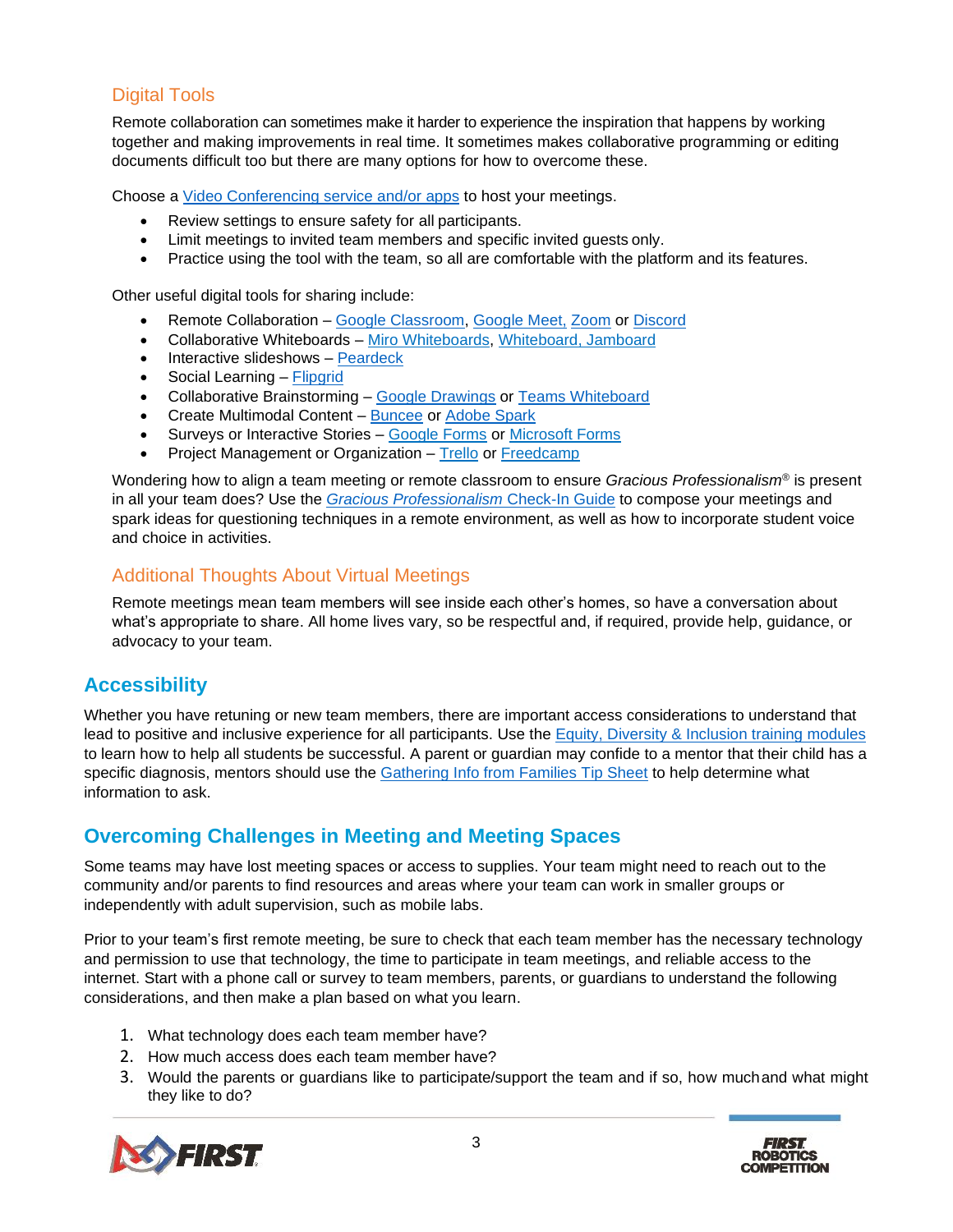- a. Would a parent or other community member have alternative meeting spaces if you have lost your space to meet?
- b. Could fabrication or prototyping be completed in a "home shop" with adult supervision?
- c. What kind of communication/platform would be helpful to the family and how often?
- d. How/when should parents or guardians communicate with you?
- 4. Are there family needsthat impact participation, like dates and times that don't work?

# **Section 2 – Engaging Students Remotely**

If your team is in a scenario where you cannot meet in person, keeping the team engaged can be a challenge. Encouraging students to use it as an opportunity to develop their own personal skills can greatly benefit your team. Your team may achieve more skill development through learning new programs, developing additional engineering thinking skills, and pursuing industry certifications.

## **Learning Computer Aided Design**

• *FIRST* Robotics Competition teams have access to many options when it comes to computer aided design thanks to the generosity of our Kit of Parts Suppliers. Information about Virtual Kit items, like CAD software is detailed on the [Kit of Parts Webpage.](https://www.firstinspires.org/robotics/frc/kit-of-parts#VirtualKit) Check back in late November when the items are updated with 2022 Pre-Kickoff items.

# **Programming**

- *FIRST* Robotics Competition teams can start to learn the programming languages for the control system by working through [the documentation on the WPILib.](https://docs.wpilib.org/en/stable/)
- The [Programming 101 Resource by The Compass Alliance](https://www.firstinspires.org/sites/default/files/uploads/resource_library/frc/team-resources/tca/tca-programming.pdf) is also a great place to start.

# *FIRST* **@ Home**

Continue to develop *FIRST* skills using the resource on the *FIRST* [@ Home webpage.](https://www.firstinspires.org/community/home-learning) This site contains carefully chosen activities that align with STEM learning experiences and represent an opportunity to build a variety of technical skills and career preparedness/holistic skills that range from high tech, to low tech, to no tech. In addition to links from our partners to explore *FIRST* core values, coding, computer aided design, robot mechanics, electronics and STEM or Career and Technical Education, we have created free and flexible lessons that can be used in a variety of learning environments. Use these resources to supplement your *FIRST* season and continue STEM learning throughout the year.

# **Section 3 – Additional Resources**

## **Accessing Mentors and Experts**

Some teams may need help recruiting new mentors to join their team. The *FIRST* [Mentor Network](https://info.firstinspires.org/mentor-network?utm_source=first-inspires&utm_medium=mentors-coaches&utm_campaign=fir-mentor-network&hsCtaTracking=9d570bda-21f6-4bee-a624-a5df741be93c%7Ca5f7e894-cc1f-47cd-8f82-fcb1be37e9e7) sponsored by NI allows you to connect with other mentors to share ideas, stories, resources and support. It is an interactive platform allowing teams to find mentors to work with virtually or face to face, locally or across the country, for a few hours or for a season. Lead Mentors can build a team profile highlighting successes, goals, and desired mentor skill sets and experience.

In addition to the *FIRST* Mentor Network, topic experts can be found and engaged through social media channels or virtual visits. Mentors should plan to take the lead and can facilitate questions and conversations between their team. Remember your school or community may also be great resources for experts.